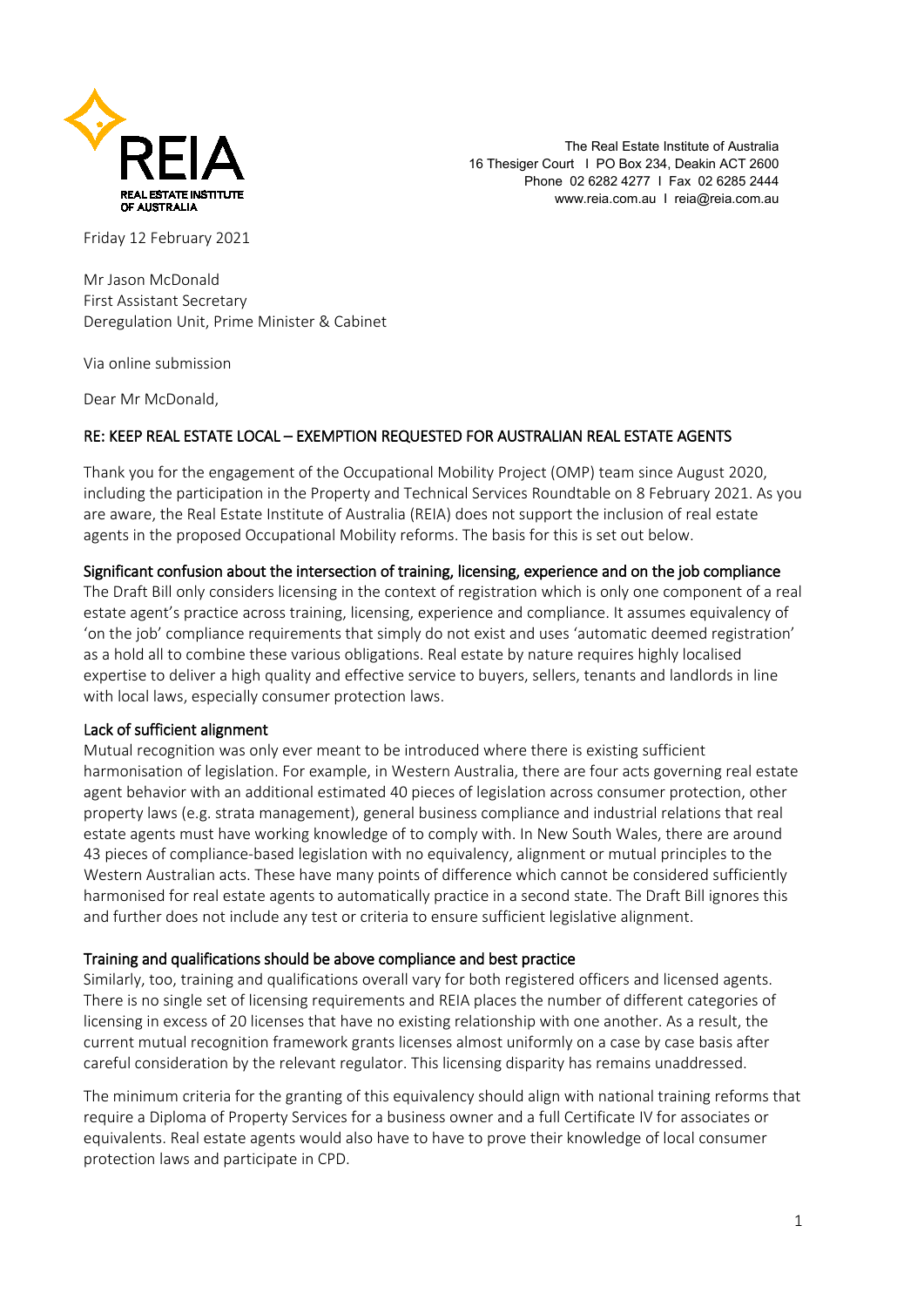## Jurisdiction shopping is an existing problem that will increase

The Draft Bill and Consultation Paper fail to address how to eliminate lowest common denominator standards, including 'shopping and hopping' behaviors which would allow individuals to rapidly secure real estate licenses at the least cost and quality and immediately practice in a second state. Many industries, real estate included, have Codes of Conduct and above compliance requirements for training and CPD. The Draft Bill in its current form does not require leading practice to be applied for any licensed occupations to negate this. REIA understands this is a serious concern for other property occupations.

## What is the case for change

The Draft Bill does not address the industry's historical concerns raised about the need for alignment of consumer protection laws detailed in REIA's submissions to the 2013 National Licensing for Property Occupations and the 2015 Productivity Commissions Mutual Recognition Scheme consultations. In addition, in the absence of a development of a Regulatory Impact Statement (RIS), it is REIA's view that the reform approach in this instance does not meet the very high standards set by PM&Cs Office of Best Practice Regulation in terms of clearly identifying what is the policy problem to be solved.

## Identifying the net benefit to real estate agents and Australians

The overall premise for the case for change by PM&C is that –

PwC estimated that AMR could lead to an additional \$2.4 billion in economic activity over ten years as a *result of savings to workers and businesses, productivity improvements and extra surge capacity in respo nse to natural disasters. Over 160,000 workers would benefit, including 44,000 people who will work interstate that would not otherwise have done so.*

It is not clear what licensed occupations fall into these 160,000 and 44,000 but real estate agents do not suffer from workforce shortages or are required to be mobilised to assist in natural disaster recovery efforts. It is further unclear what productivity gains are involved and to what extent this consideration outweighs or offsets the significant consumer risk presented.

#### Exemptions

REIA has welcomed the inclusions of jurisdictions option to – via the relevant State Minister – discretionarily exempt occupations altogether or on a five-year basis on the grounds of significant consumer risk. However, this does not satisfactorily address the above concerns in its current form.

The Draft Bill relies entirely or 'passes the buck' to home states (who are all coping with mid-pandemic legislative backlogs) to re-legislate in order to put in place adequate consumer protections. This includes ensuring a system where all local requirements are met from notification and registration, fees paid to fidelity funds, insurance requirements and CPD.

This gap could be readily addressed by creating a simple national exemption for real estate as outlined in Attachment 1. REIA has also developed a series of case studies or scenarios that highlight the implementation difficulties and considerable consumer concerns across States and Territories.

REIA appreciates for many occupations the Draft Bill is a welcomed move with important benefits and has no desire to obstruct progress with this regard. We therefore reiterate our request real estate agents are excluded from the scope of these reforms on a national basis. Should you require any further information please do not hesitate to contact me on 0448 692 245 o[r anna.neelagama@reia.com.au.](mailto:anna.neelagama@reia.com.au)

Yours faithfully,

funaptechagama.

Anna Neelagama Chief Executive Officer Real Estate Institute of Australia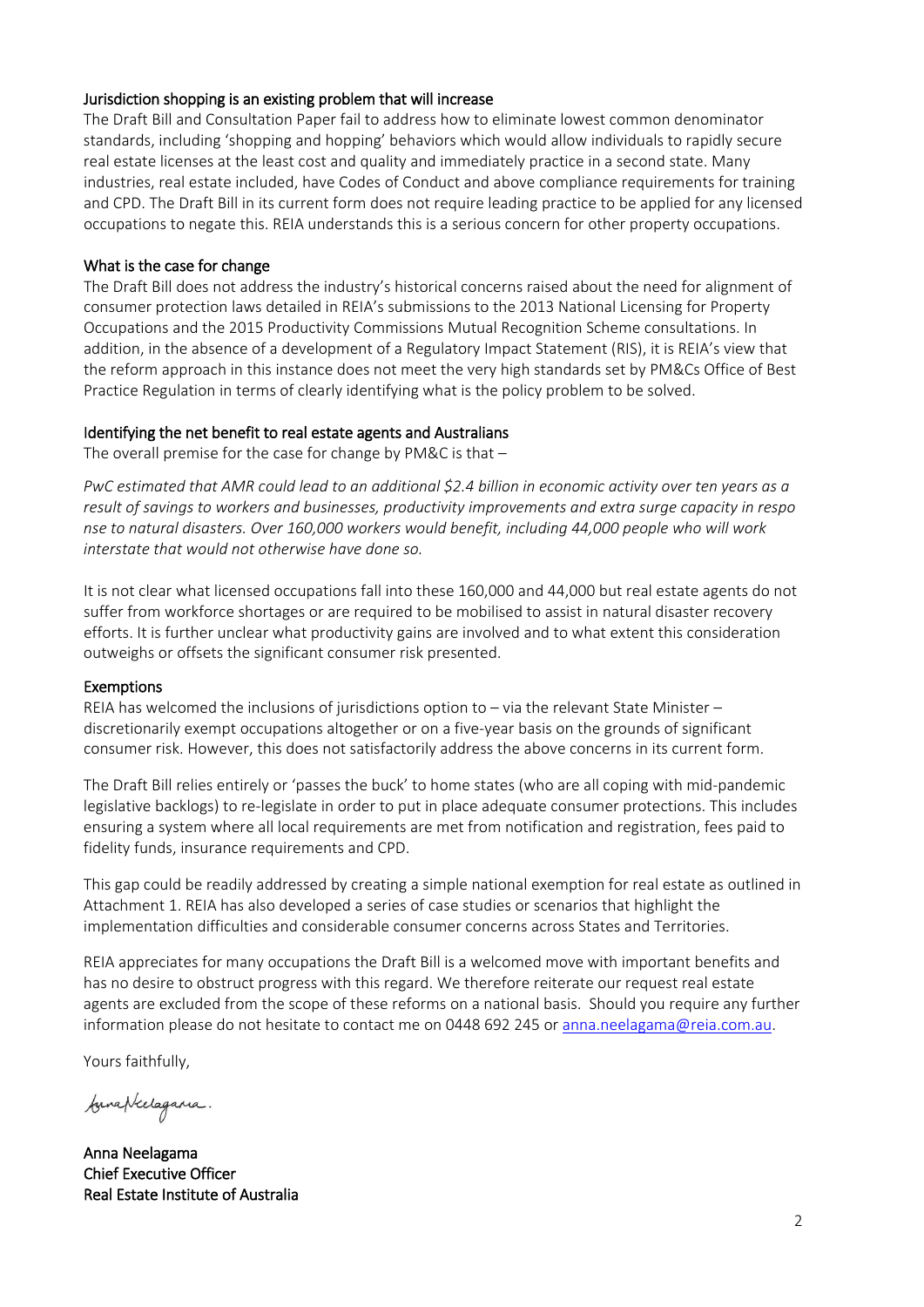# REIA comments on the Draft Bill

REIA thanks the Occupational Mobility Unit for their consultation to date and notes specifically the inclusion of 42(R) which allows State Ministers within jurisdictions to exempt occupations as well as other key provisions such as 42E – Notification may be required. REIA makes the following recommendations in relation to the Bill:

| Section                                                                                   | Recommendation                                                                                                                                                                                                                                                                |
|-------------------------------------------------------------------------------------------|-------------------------------------------------------------------------------------------------------------------------------------------------------------------------------------------------------------------------------------------------------------------------------|
| 3A - Simplified outline of the Act                                                        | Whilst the intent is appreciated, freedom of movement<br>should not be the primary determinant to the legislative                                                                                                                                                             |
| The purpose of this Act is to promote<br>the goal of freedom of 10 movement               | principles.                                                                                                                                                                                                                                                                   |
| of goods and service providers in a                                                       | REIA recommendations that wording be updated to reflect                                                                                                                                                                                                                       |
| national market in 11 Australia.                                                          | the equal importance of protection of Australian consumers<br>in the delivery of mutual recognition.                                                                                                                                                                          |
| 42D $(1) - (2)$ - 'Taken to be registered'                                                | REIA does not support an automatic 'second state' to as<br>'taken to be registered' for licensed real estate agents.                                                                                                                                                          |
|                                                                                           | REIA strongly encourages that an instrument be created to<br>exempt real estate agents on a national basis.                                                                                                                                                                   |
| $42D(3)$ – Exceptions to entitlement                                                      | REIA suggest this area could include provisions to except<br>entitlements unless occupations meet an agreed maximum<br>or highest standard.                                                                                                                                   |
|                                                                                           | The current wording including 'substantive' is insufficient to<br>create a legislative prevention for "shoppers and hoppers."                                                                                                                                                 |
| 42E - Notification may be required                                                        | Notification should be a continued mandatory requirement<br>of any mutual recognition framework with consumers able to<br>verify this with local authorities.                                                                                                                 |
|                                                                                           | This should not be a discretionary option for states.                                                                                                                                                                                                                         |
| 42 (J) (1) Evidence of automatic<br>deemed registration                                   | The ability of consumers to verify whether an occupation is<br>licensed to practice in any jurisdiction should be mandatory.                                                                                                                                                  |
| 42 (L) Disciplinary action                                                                | This section is supported as a bare minimum but raises the<br>practicalities of implementation. How will local regulators<br>police this? The remedy outlined in 42LA places the onus on<br>the home jurisdiction to communicate this to all other States<br>and Territories. |
|                                                                                           | This creates an unfair reporting burden to home states and<br>should be amended.                                                                                                                                                                                              |
| 42 (R) Exempting registrations<br>because of significant risk to<br>consumer 3 protection | REIA supports the ability for jurisdictions to exempt<br>occupations on the basis of consumer risk.                                                                                                                                                                           |
|                                                                                           | REIA would support the introduction of a legal instrument<br>allowing the exemption of real estate agents nationally on<br>the basis of existing consumer significant risk.                                                                                                   |